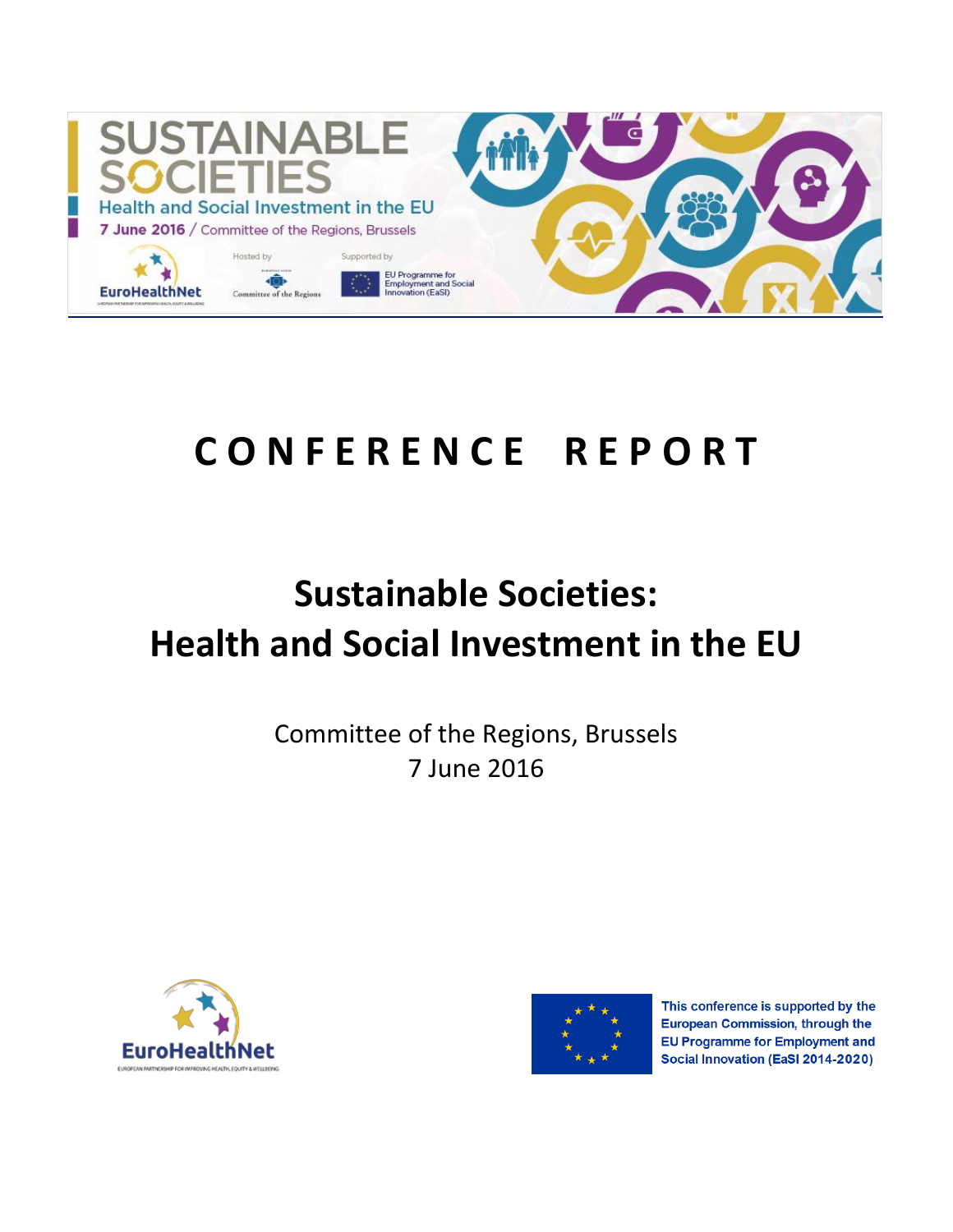*Sustainable societies do better. Investing in the wellbeing of people and communities, building resilience and preventing problems pay off*. This has been the baseline of our conference on 'Sustainable Societies: Health and Social Investment in the EU' hosted by the Committee of the Regions and supported by the European Commission EaSI programme in Brussels on 7 June 2016.

In order to take stock of the current UN instruments (SDGs $^1$  and WHO Health 2020<sup>2</sup>), EU and EU member state tools (the EU Semester, the Social Pillar<sup>3</sup> and the relevant funds and initiatives), and to see how the European Commission is able to advance investments for a sustainable society, we invited Dr Claudia Stein<sup>4</sup> from WHO Europe, Mr Karl-Friedrich Falkenberg<sup>5</sup> from the European Political Strategy Centre, Ms Manuela Geleng<sup>6</sup> and Mr Jurgen Scheftlein<sup>7</sup> from the European Commission, and Mr Thomas Dominique, Chair of the Social Protection Committee.



Presenting examples and good practices of investment from EU

member states and regions, we were honoured to have Ms Cathy Weatherup<sup>8</sup> from Wales, UK, Ms Elena Andradas<sup>9</sup> from Spain, and Mr Frykman<sup>10</sup> and Ms Rahmberg<sup>11</sup> from Sweden with us.



Nicoline Tamsma (EuroHealthNet), chair

l

Ms Nicoline Tamsma<sup>12</sup>, EuroHealthNet President and Ms Caroline Costongs, Managing Director of EuroHealthNet acted as chairs of the two sessions, and Mr Bosse Pettersson<sup>13</sup>, Vice-President of EuroHealthNet delivered the conclusions of the event.

The conference attracted a wide audience working at NGOs, EU member state governments, national and regional authorities, EU institutions, the academia and the media. 116 people attended from around 25 countries.

- $9$  Ms Andradas is Director General at the Ministry of Health, Social Services and Equality of Spain
- $^{10}$  Mr Frykman is Senior Advisor of the Swedish Association of Local Authorities and Regions

<sup>&</sup>lt;sup>1</sup> Information about the SDGs, i.e. the Sustainable Development Goals, can be found at **https://sustainabledevelopment.un.org/sdgs** 

<sup>&</sup>lt;sup>2</sup> <http://www.euro.who.int/en/health-topics/health-policy/health-2020-the-european-policy-for-health-and-well-being/about-health-2020> 3 You can read about the European Pillar of Social Rights at [http://ec.europa.eu/priorities/deeper-and-fairer-economic-and-monetary](http://ec.europa.eu/priorities/deeper-and-fairer-economic-and-monetary-union/towards-european-pillar-social-rights_en)[union/towards-european-pillar-social-rights\\_en](http://ec.europa.eu/priorities/deeper-and-fairer-economic-and-monetary-union/towards-european-pillar-social-rights_en)

<sup>&</sup>lt;sup>4</sup> Dr Stein is Director of the Division of Information, Evidence, Research and Innovation at WHO Europe

<sup>&</sup>lt;sup>5</sup> Mr Falkenberg is Hors Class Senior Advisor for Sustainable Development at the European Political Strategy Centre of the European Commission

 $^6$  Ms Geleng is Acting Director of Social Affairs and Head of Unit of the Social Investment Strategy Unit of DG EMPL, European Commission

<sup>&</sup>lt;sup>7</sup> Mr Scheftlein is policy officer in the Health Determinants and Inequality Unit of DG SANTE, European Commission

 $8$  Ms Weatherup is Head of Health Inequalities and International Health in the Welsh Government

 $11$  Ms Rahmberg is Public Health Director of the Region Västra Götaland in Sweden

<sup>&</sup>lt;sup>12</sup> Ms Tamsma works as Coordinating Advisor for International Affairs at the National Institute of Public Health and the Environment (RIVM), the Netherlands

<sup>&</sup>lt;sup>13</sup> Mr Pettersson is Senior Public Health Policy Advisor of the National Board of Health and Welfare in Sweden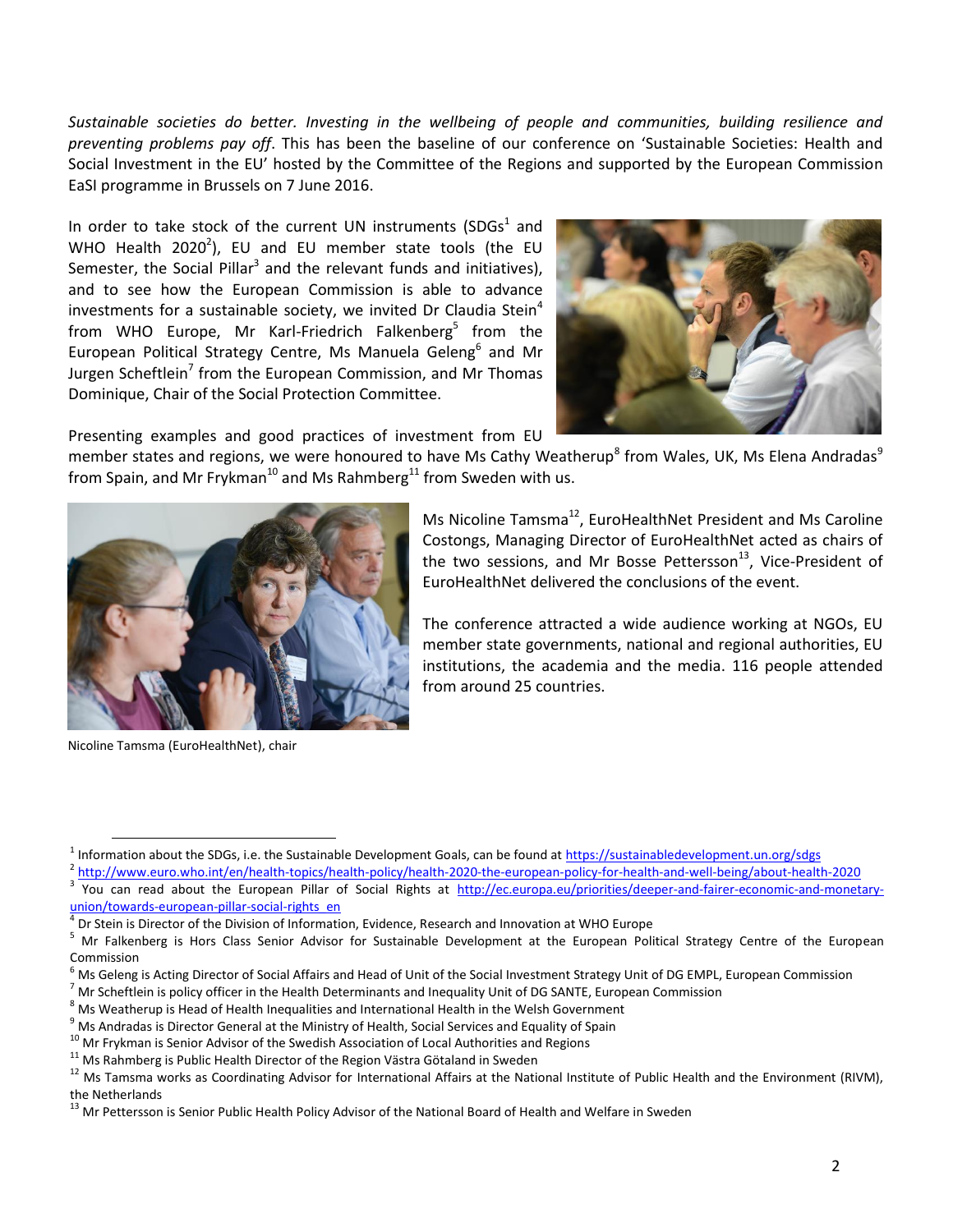## **F I N A L A G E N D A**



#### 13.00 **Registration, networking and light lunch**

14:00 **Welcome by EuroHealthNet and Chair,** Mrs. Nicoline Tamsma, President of EuroHealthNet and Coordinating Advisor for International Affairs at the National Institute of Public Health and the Environment (RIVM), the Netherlands

#### **Setting the scene**

- Dr Claudia Stein, Director of the Division of Information, Evidence, Research and Innovation, WHO Europe *-* Lessons from the European Health Report and implications for sustainable societies
- Mr Karl-Friedrich Falkenberg, Hors Class Senior Adviser for Sustainable Development, European Political Strategy Centre, European Commission – The Sustainable Development Goals - offering the prerequisites of a healthy life for everyone
- 14:40 **Policy Debate:** The EU landscape is changing. Is the EC able to advance investments for a sustainable society at national and local level? How?
	- Ms Manuela Geleng, Acting Director / Head of Unit, DG EMPL, European Commission
	- Mr Jürgen Scheftlein, Policy Officer, DG SANTE, European Commission
	- Mr Thomas Dominique, Chair of the Social Protection Committee

#### 15:40 **Coffee / tea break**

- 16:00 **Examples of investment from EU member states and regions** (Chair: Caroline Costongs, Managing Director of EuroHealthNet)
	- Ms Cathy Weatherup, Head of Health Inequalities and International Health, Welsh Government, UK and a video message from Ms Sophie Howe, Future Generations Commissioner for Wales
	- Ms Elena Andradas, Director General, Ministry of Health, Social Services and Equality, Spain
	- Mr Jonas Frykman, Senior Advisor, Swedish Association of Local Authorities and Regions, and Ms Elisabeth Rahmberg, Public Health Director, Region Västra Götaland, Sweden

#### 17:00 **Final debate**

17:20 **Conclusions,** Mr. Bosse Pettersson, Vice-President of EuroHealthNet, Senior Public Health Policy Advisor, National Board of Health and Welfare, Sweden

#### 17:30 **End of conference**



This conference is supported by the **European Commission, through the EU Programme for Employment and** Social Innovation (EaSI 2014-2020)

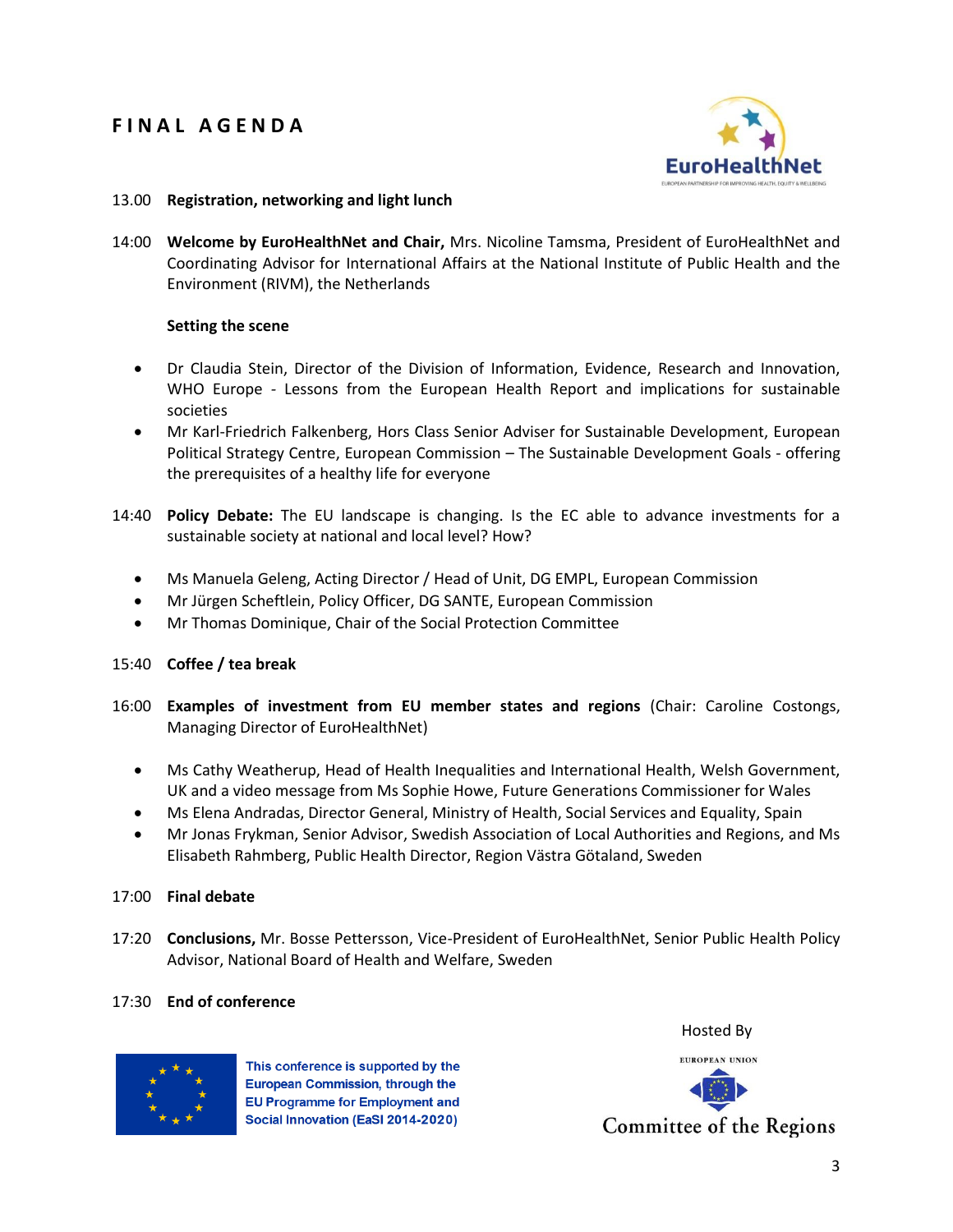#### **S e t t i n g t h e s c e n e**

How well is Europe doing? What are the areas where Europeans have achieved progress and where do we lag behind? These were the first questions answered by **Dr Stein** who delivered an alluring presentation starting by introducing the European Health Report. She cited W. Edwards Deming's words saying that "Without data, you're just another person with an opinion", and emphasized that what is not measured, will not get done.

She stated that on the basis of the data of WHO, Europeans live longer and healthier lives than ever; however, that there are still unacceptable inequalities in health status between and within European countries, which "is something we really need to work on". She also mentioned that our continent scores highest globally on alcohol drinking, tobacco use and obesity, which present major risk factors.

After declaring that the SDGs and Health2020 are fully aligned, she talked about the cultural contexts of wellbeing, and the work of the Expert Group on Cultural Context of Health and Wellbeing, which investigates cultural contexts of health more systematically and



Claudia Stein (WHO/Europe)

uses a multisectoral and multidisciplinary integrated research approach in order to provide policy briefs and a tool kit for policy makers. In order to tackle the current health information challenges, she also invited participants to join WHO's European Health Information Initiative (EHII), a multi-partner network with the goal of creating an integrated health information system for Europe.

She then passed over to **Mr Falkenberg**, who started his inspirational speech by saying that Europe has been the engine of the adoption of the SDGs; however, they have to be implemented universally, which presents a major challenge and "a major agenda for change, even for Europe". To achieve the Goals and to see the trends and progress, we need data and measurements.



Karl Falkenberg (European Political Strategy Centre)

 $\overline{\phantom{a}}$ 

He emphasized the need to get out of silos, take into account all the three pillars of sustainability<sup>14</sup> and bring together different dimensions, such as health and demographic change, ecology, environment, and the economic and social dimension. He added that cultural differences will become a challenge in the EU, and quoted Willy Brandt saying, "Europe will not survive as an island of wealth in a sea of poverty". A sustainable society is one that continues to live in peace, for which cultural integration is very important. We also need to tackle inequalities, as they are destabilizing our societies.

He then stated that our biggest challenge is that we have never lived in a period when we have had so much knowledge about the happenings of our world, yet we are not capable of converting this knowledge into preventive policies. We need new forms of governance, new rule of law and

<sup>&</sup>lt;sup>14</sup> The UN 2005 World Summit on Social Development identified sustainable development goals, such as economic development, social development and environmental protection.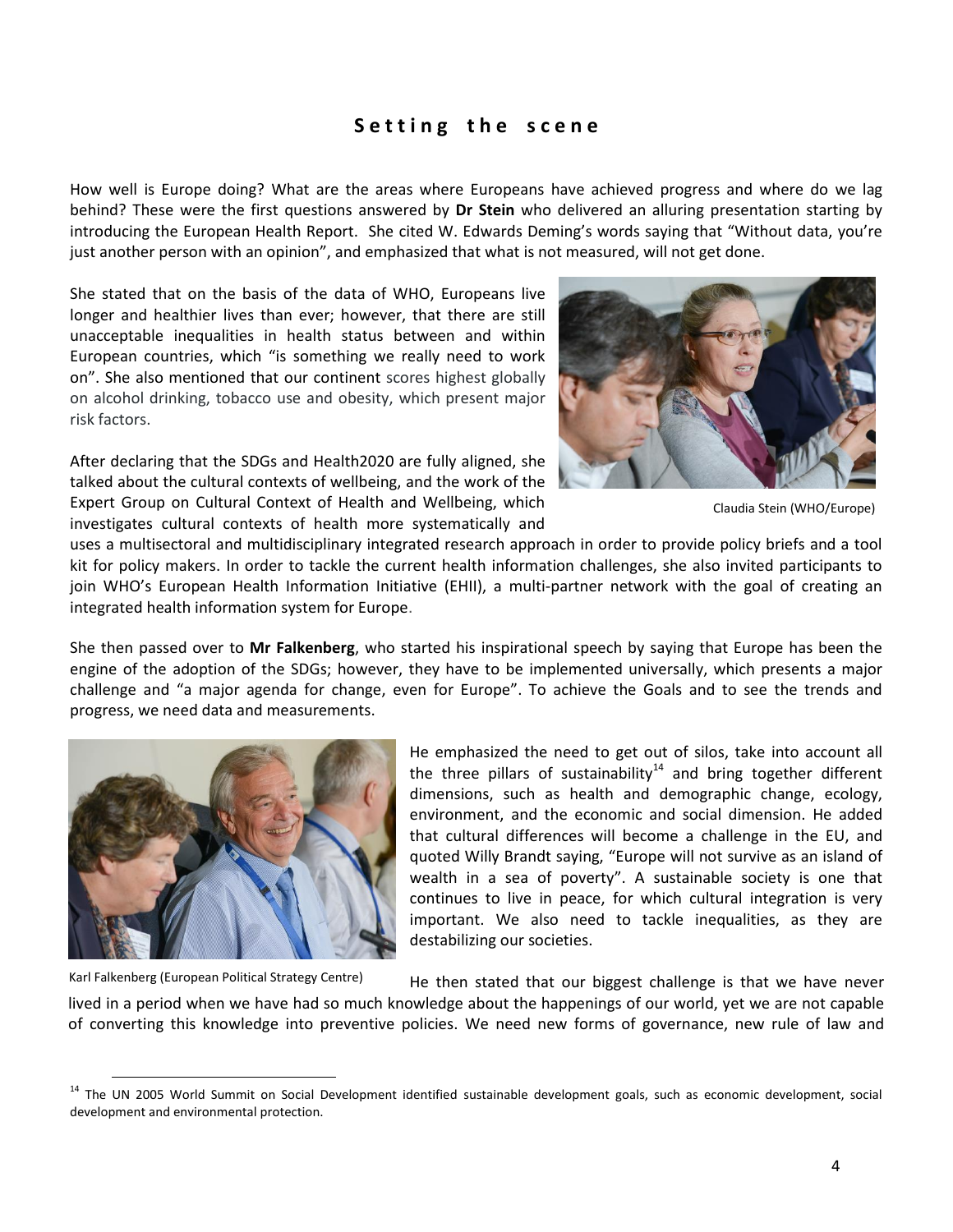strengthen stakeholder participation. It is an immense and urgent task to achieve full association of all EU citizens, as, in order to implement the SDGs, we need the people to be on board.

The contributions of the keynote speakers generated a lot of comments and a wide variety of questions in the audience, who asked, among others, about the recommended measures of the European Political Strategy Centre based on its report on global challenges, whether we have the capacity to get out of the silos, and about the different approaches of Member States compared to international goals.

### **T h e E U l a n d s c a p e**

**Manuela Geleng** opened the first panel discussion by saying that "good health is not just a human right of the individual but it is also a necessity". She described the shift brought about by the Social Investment Package in 2013 in putting emphasis on prevention and active inclusion, on investing in health, and on investing in children and young people in order to break the cycle of poverty and social exclusion.



Manuela Geleng (DG EMPL)

 $\overline{\phantom{a}}$ 

Then she talked about European Commission President Juncker's plan regarding 'the social triple A rating' of the EU and the objectives of launching the consultations on the European Pillar of Social Rights<sup>15</sup> to take stock of our currently unmet social and employment-related challenges and the shortcomings of the present social acquis<sup>16</sup>.

She finished by mentioning the relevant EU funds, such as the European Structural and Investment Funds, to strengthen social and public health investments and to prevent poverty and social exclusion in the Member States.

**Jürgen Scheftlein** gave an insight into the work of DG SANTE's Health Determinants and Inequality Unit to create better equity in health, which has been done in close collaboration with DG EMPL since 2009, when they developed a joint strategy to reduce health inequalities.

He then talked about developments of reducing health inequalities in several EU Member States, their former Joint Action programme with Member States, called Equity Action, to improve health equity, and how DG SANTE supports and encourages countries through diverse programmes and collaborations.

<sup>&</sup>lt;sup>15</sup> The initiative about the Social Pillar was announced by President Juncker in his State of the Union address on 9 September 2015, when he said that "We have to step up the work for a fair and truly pan-European labour market. (…) As part of these efforts, I will want to develop a European pillar of social rights, which takes account of the changing realities of the world of work. And which can serve as a compass for the renewed convergence within the euro area. The European pillar of social rights should complement what we have already jointly achieved when it comes to the protection of workers in the EU. I will expect social partners to play a central role in this process. I believe we do well to start with this initiative within the euro area, while allowing other EU Member States to join in if they want to do so." The Pillar is planned to identify a number of essential principles common to euro area Member States, focusing on their needs and challenges in the field of employment and social policies.

 $16$  The EU social "acquis" is the binding and non-binding EU laws, treaties, regulations, directives, decisions and other declarations, resolutions, etc. defining the social policy of the EU.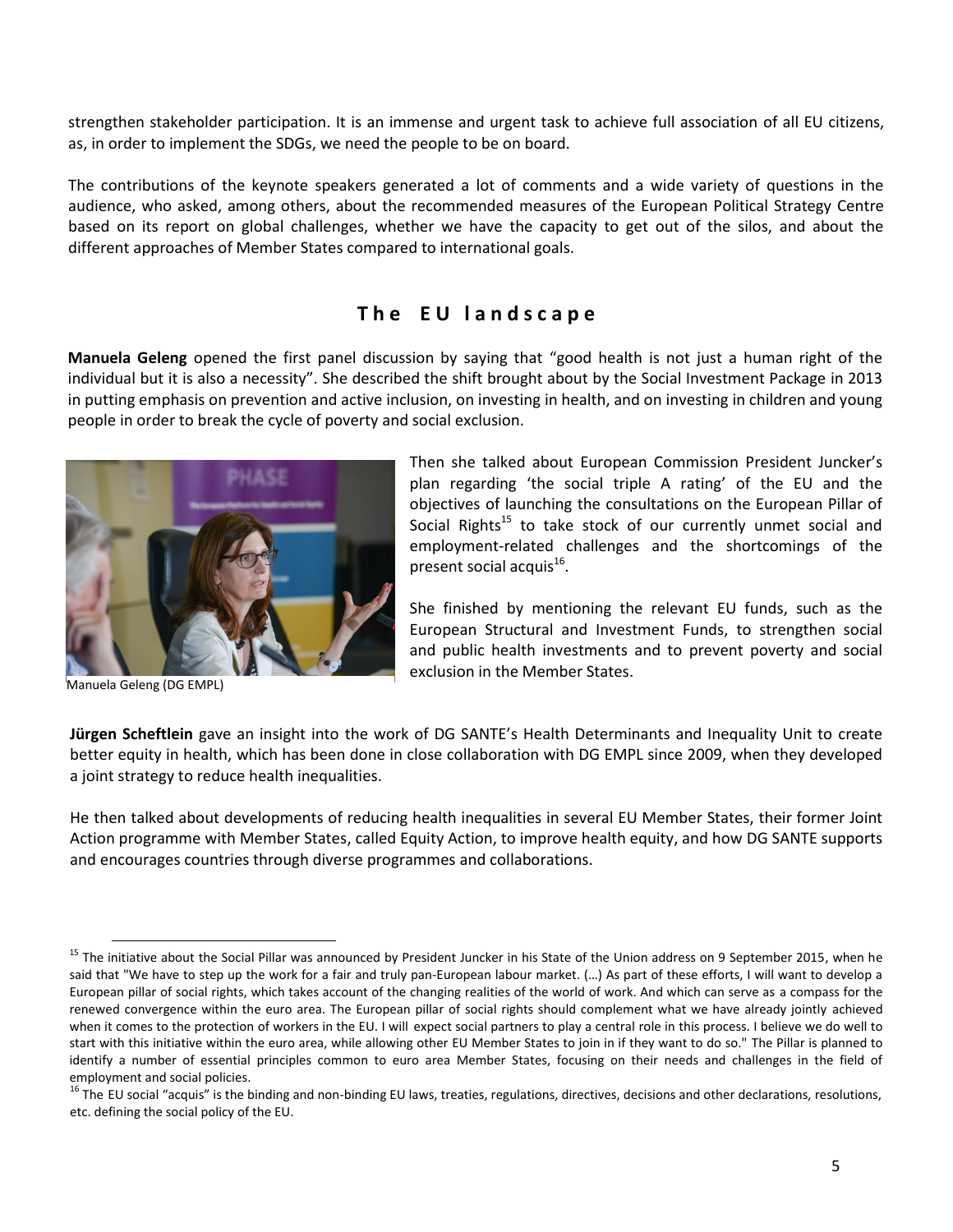He highlighted the severe challenges relating to health inequalities in the EU member states by giving examples of the health outcomes of several social groups, among others people with low education and people having low income, and talked about the financial burden to health and social welfare systems. He finished by stressing the importance of prevention programmes, e. g. a housing programme for homeless people, and how they contribute to the financial sustainability of support systems.



In his speech, **Thomas Dominique** stressed the importance of

Jürgen Scheftlein (DG SANTE)

having the relevant indicators and data to monitor progress. He said that "we have to come out of our silos" and

Thomas Dominique (SPC)

consider all the dimensions of sustainability, not just the financial one. He added that the goals have to be accepted by the citizens as well and that in order to help implementation, we need good governance tools, such as the EU semester, which should monitor health and wellbeing and environmental aspects more thoroughly.

Speaking about the Open Method of Coordination, Mr Dominique said that more and more EU member states are taking ownership of the process in the area of social policy; however, regarding changing their health systems, they still remain quite reluctant.

After the presentations of the speakers, members of the audience were eager to know how balance could be achieved between the need of an increasing pension age and the stagnating employment environment for the school leavers, and whether the European Commission can successfully influence change in the Member States.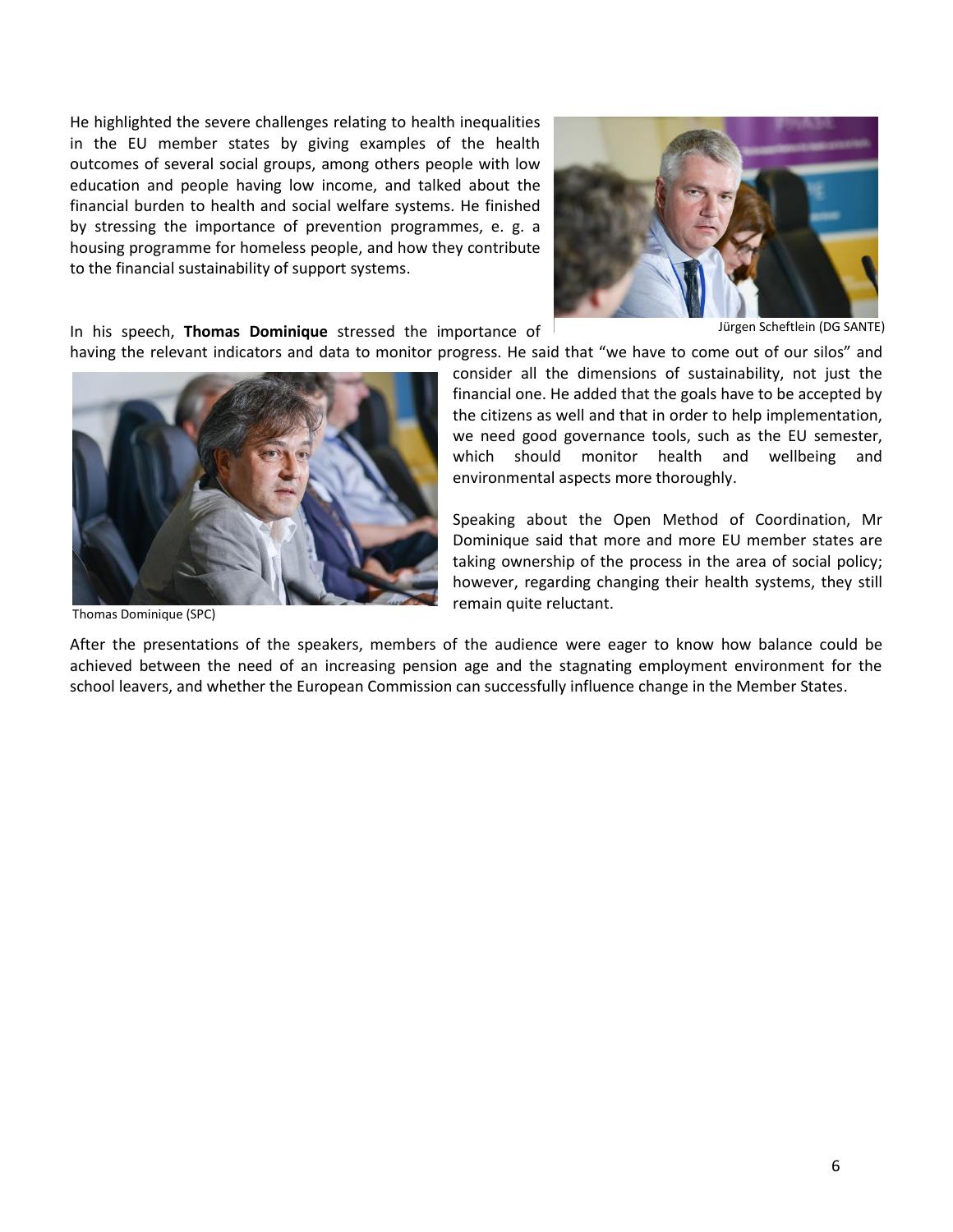## **E x a m p l e s o f i n v e s t m e n t f r o m E U m e m b e r s t a t e s a n d r e g i o n s**



Caroline Costongs (EuroHealthNet), chair, and the speakers of the second panel, Cathy Weatherup (Wales) in the middle

The second panel discussion was opened by **Cathy Weatherup**, who talked about their year-long National Conversation called 'the Wales We Want' involving over 7000 stakeholders and resulting in passing the 'Well-being of Future Generations Act' in 2015. The way in which they developed the legislation was an important factor in achieving 'buy in' from both the public and politicians alike.

The Act sets out seven ambitious, cross-portfolio goals for a "prosperous, resilient, healthier, more equal and globally responsible Wales", designates 44 public bodies in Wales to work together with people and communities to prevent problems in a more joined-up approach, and sets national indicators and milestones to measure progress.

Ms Weatherup's speech was complemented by the video message of **Sophie Howe**, Future Generations Commissioner of Wales, saying that Wales is one of the first countries to embed sustainability in its constitution, to link SDGs to national legislation and make them legally binding.



She was followed by the presentation of **Elena Andradas**, who explained the Spanish health promotion and prevention strategy and introduced the intersectoral system built around it. The objective of the Spanish strategy is to promote the health and wellbeing of the population by fostering healthy environments and lifestyles, and strengthening safety to prevent injuries.

Ms Andradas continued by mentioning Spain's focus on children and the comprehensive approach of their related policies and interventions, such as life-style counselling through the primary healthcare system, positive parenting and reinforcing healthy nutrition, physical activity and life skills through education.

Elena Andradas (Spain)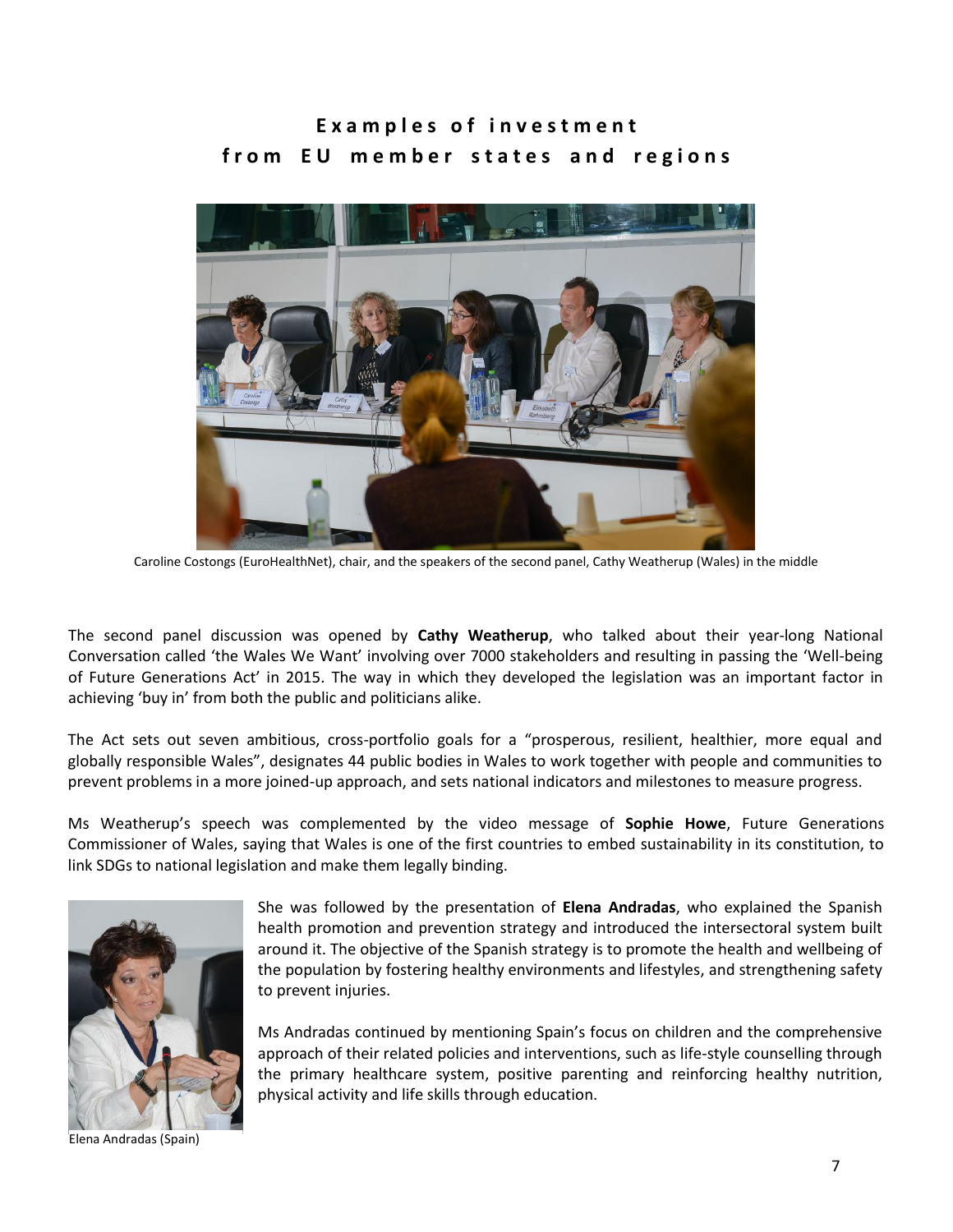As one of the speakers representing Sweden, **Jonas Frykman** mentioned that sustainability in Sweden has been inspired by crucial documents, such as the work by Professor Sir Michael Marmot and the WHO Health 2020<sup>17</sup>.

He gave concrete examples on how SALAR has contributed to social sustainability, such as by setting up the National Social Sustainability Forum in 2014 to promote welfare development, to achieve more equity and sustainability, strategic cooperation and identify opportunities and challenges in this particular field.

Mr. Frykman has stated that social sustainability as a concept is more recognised at local and regional level in Sweden, but not so much at national level yet.

**Elisabeth Rahmberg** from the Västra Götaland region of Sweden stated that the main responsibilities of their public body are health care and regional development.

She indicated that Västra Götaland shares the same goals and indicators as the EU2020 strategy, and that school failures were highlighted as common concerns, for which two actions were implemented, those relating to early interventions that foster cognitive functions and those concerning developing and spreading methods to prevent school dropouts.

 $\overline{\phantom{a}}$ 



Jonas Frykman and Elisabeth Rahmberg (Sweden)

Ms Rahmberg stressed that in their approach, health and wellbeing are seen as a resource for children, and there is the need for arguments for comprehensive approaches that include all the relevant stakeholders. Likewise, she highlighted the interest of Västra Götaland in collecting views from other regions, stating that not many healthcare stakeholders see their immediate role in the work towards education for all children and youth.

Presentations delivered in the second panel prompted comments and questions in the audience as well. Participants wanted to know how collaboration between municipalities had been realized in Wales, how shift from cure to prevention had been achieved in Spain, what the different ways of achieving participatory engagement of target populations and stakeholders had been in Sweden, and what the biggest challenges regarding the transformative investments and the different proofs of their success had been in the different countries. There were further comments about the diverse ways of preventing school drop-outs, the successful methods of teaching interdisciplinary approach to people, and the realities of working across sectors against financial pressures.

<sup>17</sup> <http://www.euro.who.int/en/health-topics/health-policy/health-2020-the-european-policy-for-health-and-well-being/about-health-2020>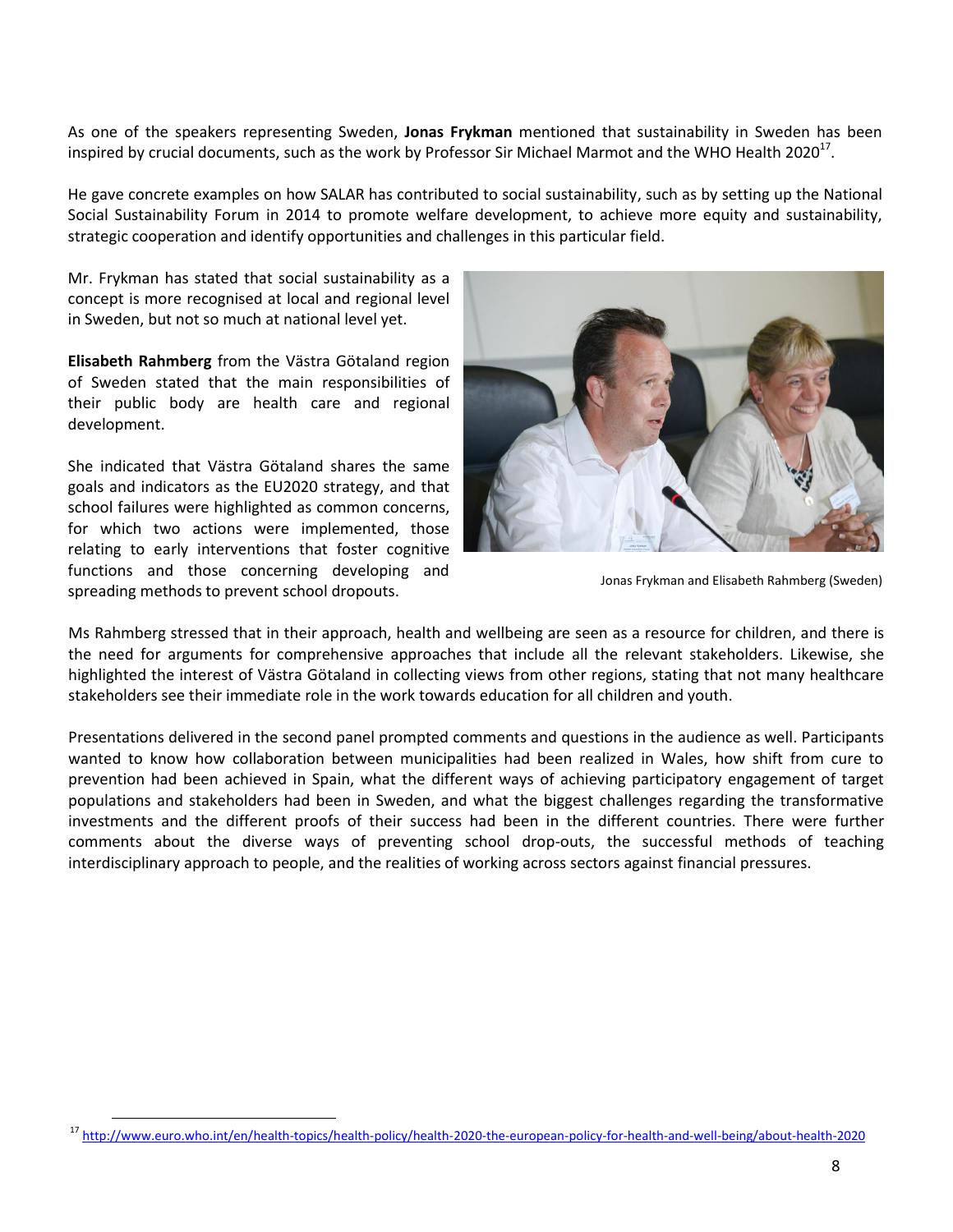### **C o n c l u s i o n s**



Bosse Pettersson (Sweden), Elena Andradas and Caroline Costongs

In his conclusions, **Bosse Pettersson** talked about the challenge for public health professionals posed by the SDGs, which offer an invitation to renew public health in a wider political and social context, and might open up intersectoral collaboration.

He then made reference to the ideas board filled in by participants upon their arrival answering the question about the meaning and prerequisites of 'Sustainable Societies' and stated that the words "equity" and "solidarity" were frequently mentioned, which notions should also be adopted in the field of health. As for equity, he acknowledged that inequalities are growing, which shows that we have to rethink the way we have been working so far.

He emphasized that SDGs offer "an agenda of change", an agenda of transformation, which the sooner we start, the earlier we will achieve.



Ideas board: Answers to the question, *What does 'sustainable societies' mean to you?*